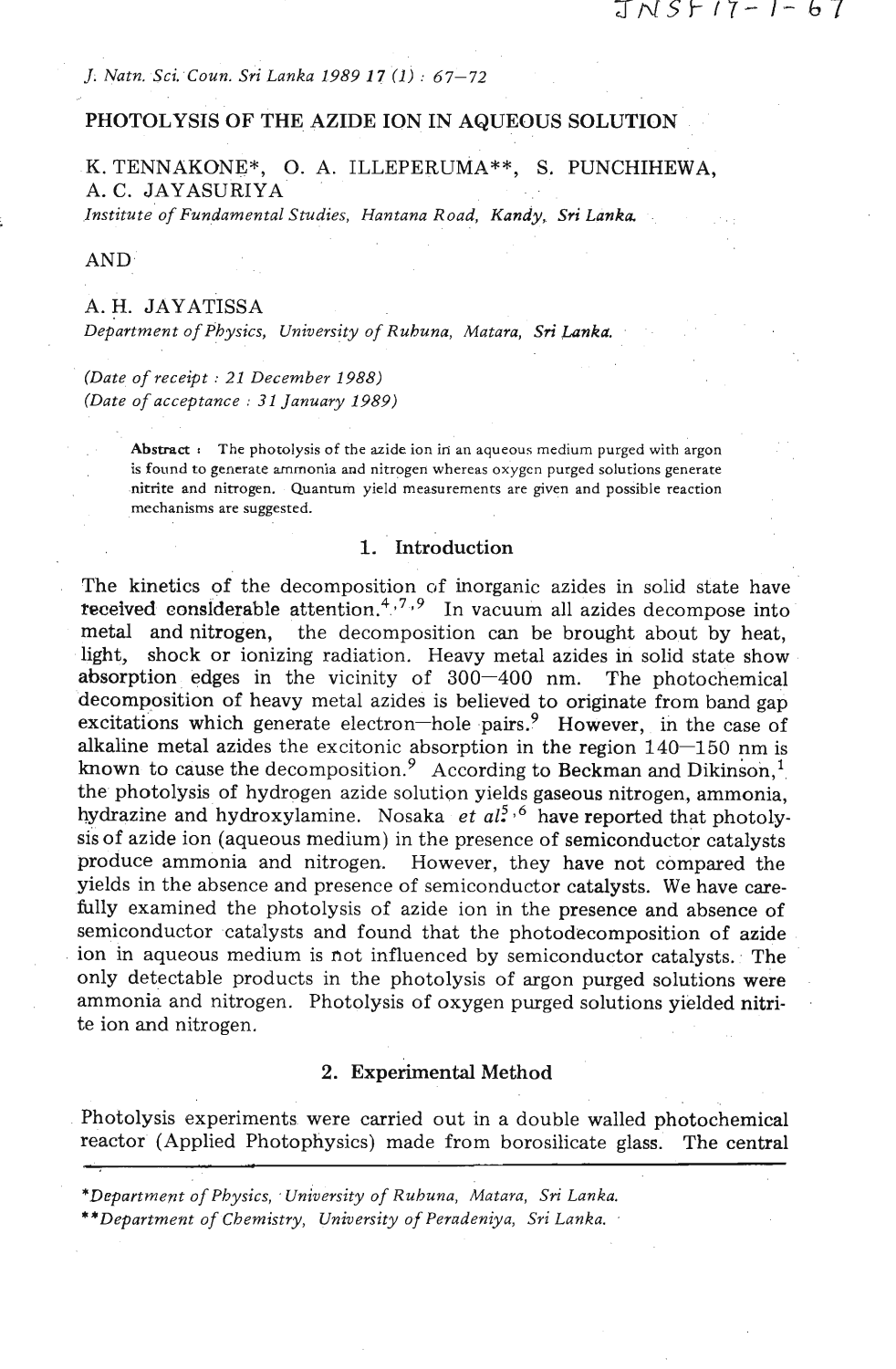**axis** of the cylinder is fitted with a 400W medium pressure Hg lamp. **A** facility is also provided for the insertion of cylindrical glass filters. 350 ml of sodium azide solution was continuously irradiated and aliquots of solution drawn at different intervals of time were tested for ammonia (indophenol blue method<sup>3</sup>) hydrazine (p-dimethylaminobenzaldehyde method<sup>8</sup> + and hydroxylamine (potassium iodate resorcinal reagent<sup>2</sup>). All these estimations were carried out spectrophotometrically. Before irradiation, solution was rapidly purged with purified argon. The gas in the atmosphere of the reactor and in the solution was analysed for nitrogen, oxygen and hydrogen by gas chromatography (Shimadzu model E6-9AM). An International light IL 700 radiometer was used for the measurement of light intensities. The absorption spectrum of the azide solution was recorded using a Shimadzu  $UV-$ 3000 spectrophotometer.

## **3.** Results and Discussion

In argon purged solutions the only detectable products of photolysis were ammonia and nitrogen (hydrazine and hydroxylamine were absent or less than  $10^{-6}$ M). Figure 1 indicates the yield of ammonia as a function of time. The absorption spectrum of the sodium azide solution shows a sharp edge (Figure 2) at  $\sim$  280 nm. Photodecomposition is seen to occur only if the irradiation wavelength is  $\&$  280 nm (when a filter that cuts off light of wavelength  $\sim$  300 nm was used, the decomposition did not take place). The quantum yields of ammonia and nitrogen at  $\lambda = 265$  nm (the significant emission in the lamp at  $\lambda$ < 300 nm is 265 nm and the intensity at this wavelength estimated using a monochromator is  $\sim$  4.9 X 10<sup>16</sup> photons s<sup>1</sup>) was estimated to be 5.3, 18.6 % respectively.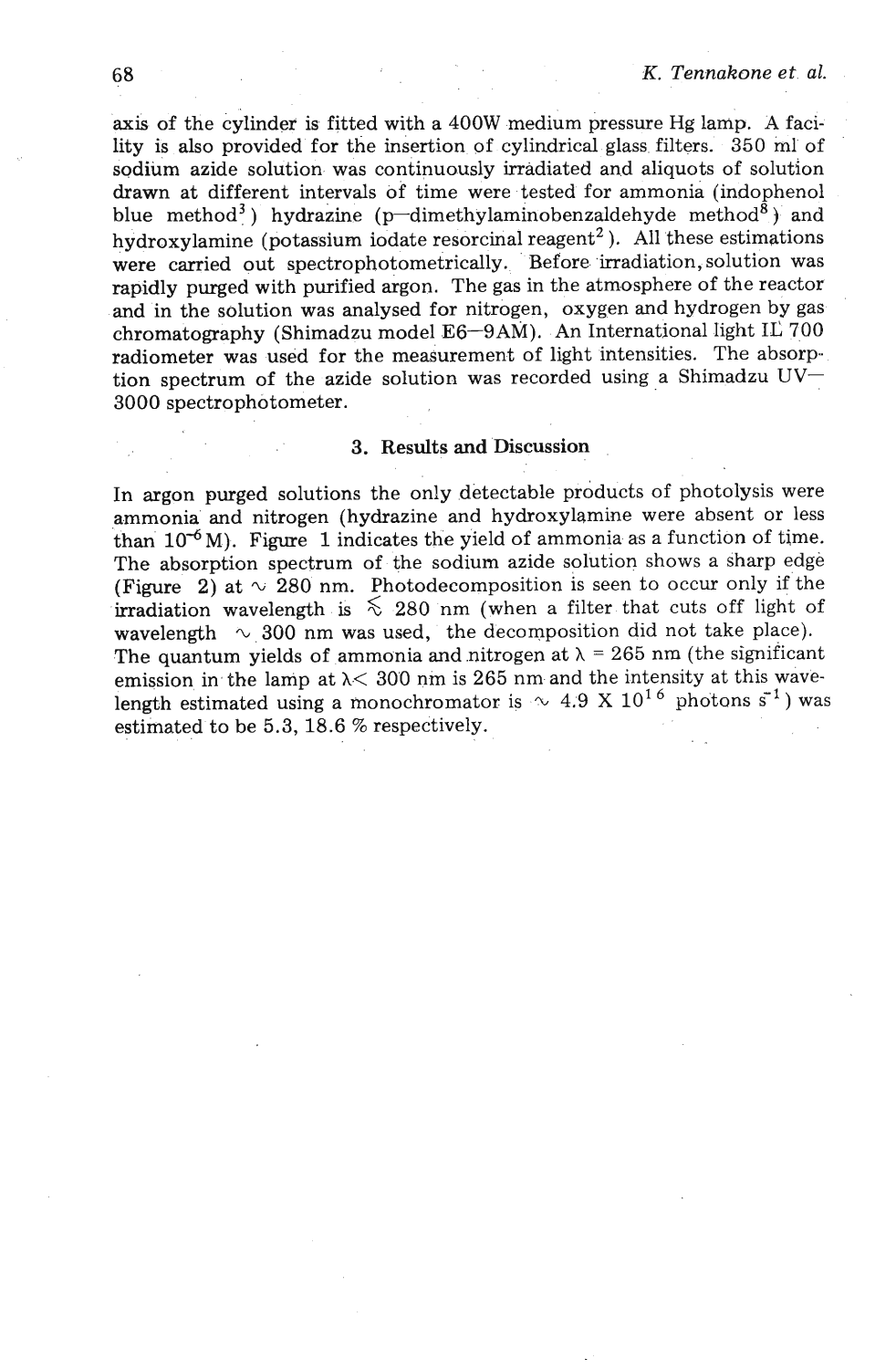

Figure 1. Time variation of the ammonia yield in an argon purged solution (Initial concentration azide  $2.2 \times 10^{-4}$  M)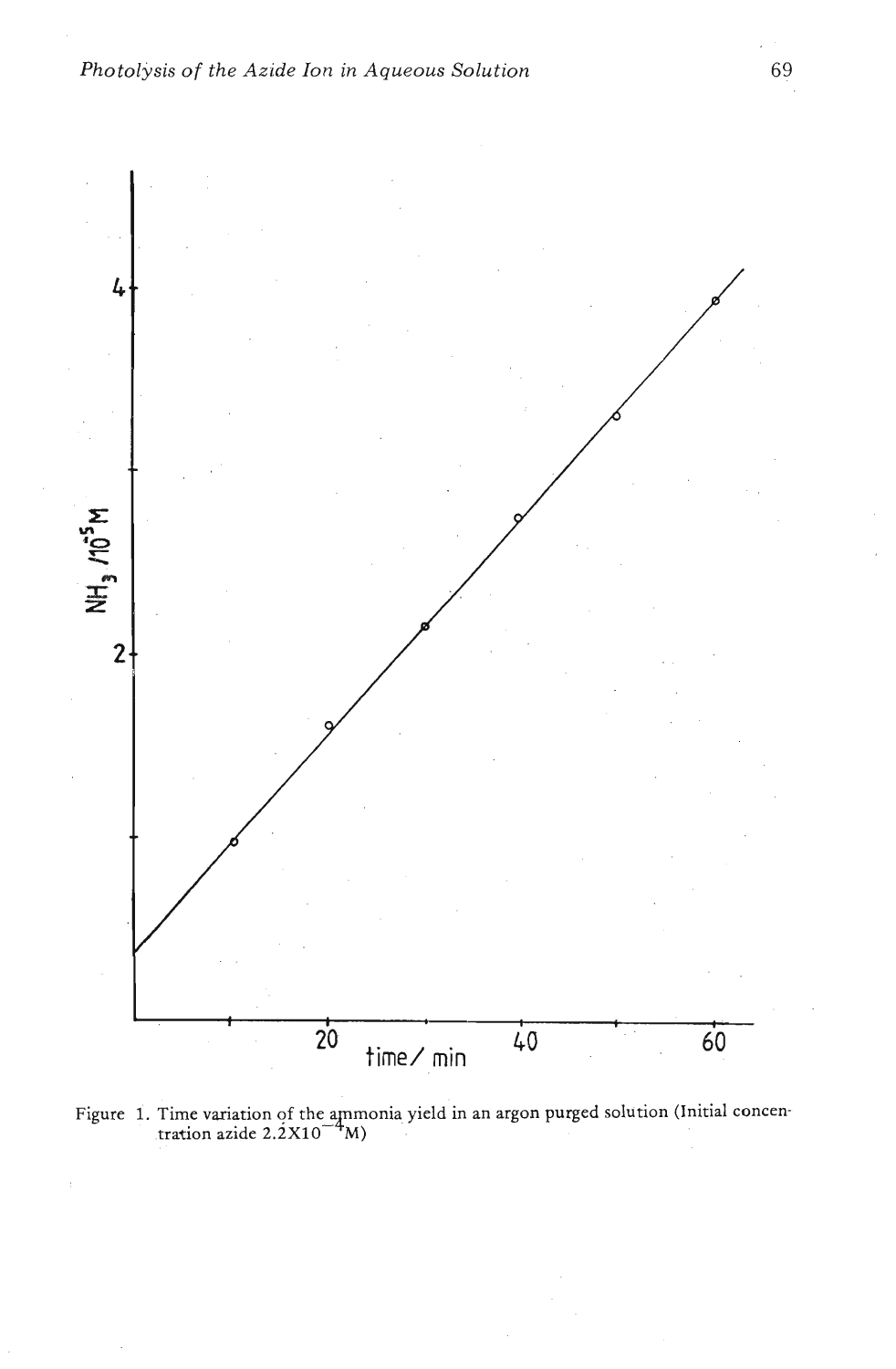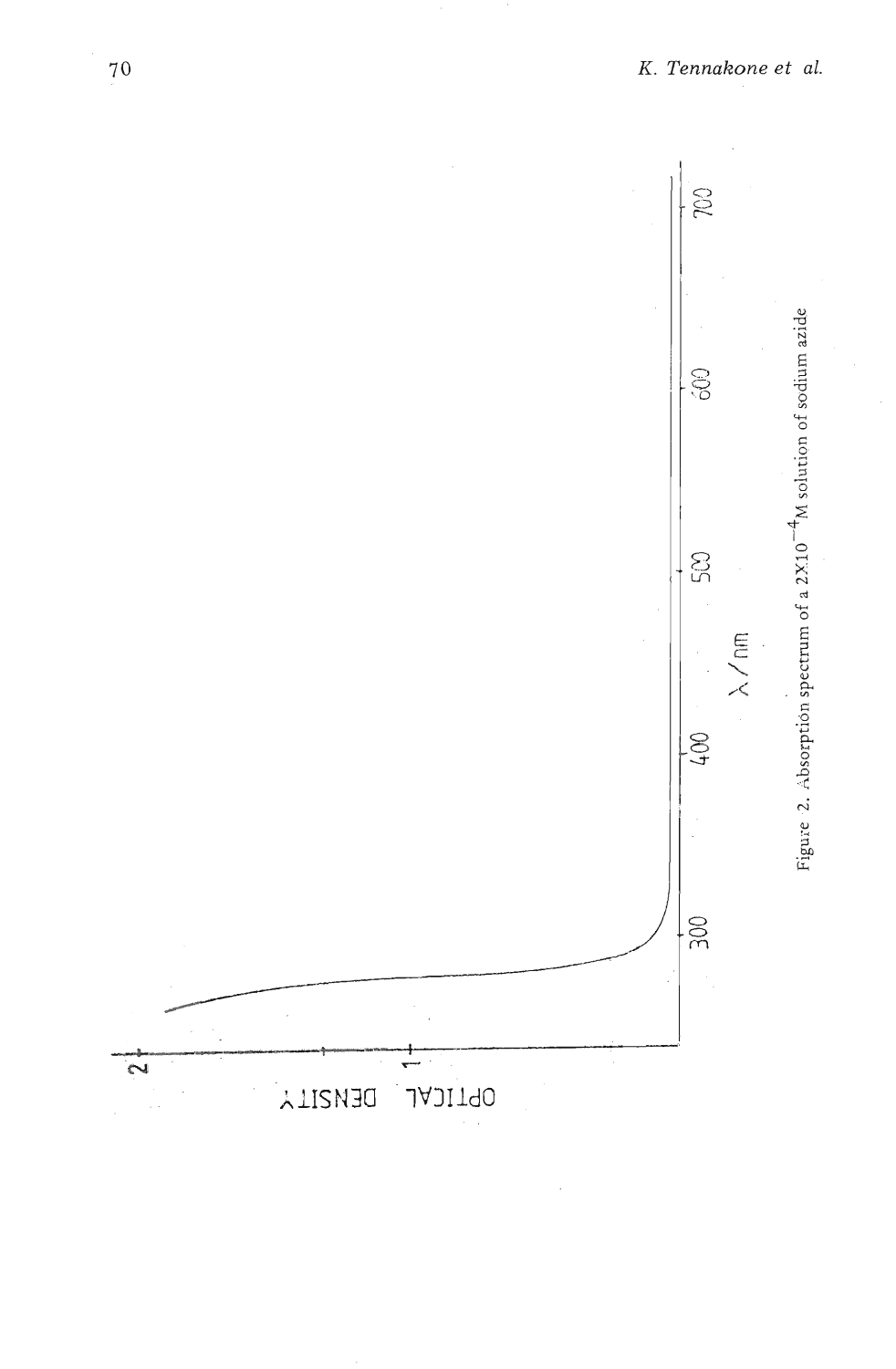

Figure 3. Time variation of the nitrite yield in an oxygen purged solution (Initial concen-<sup>-</sup> tration of azide =  $2.2 \times 10^{-4}$  M)